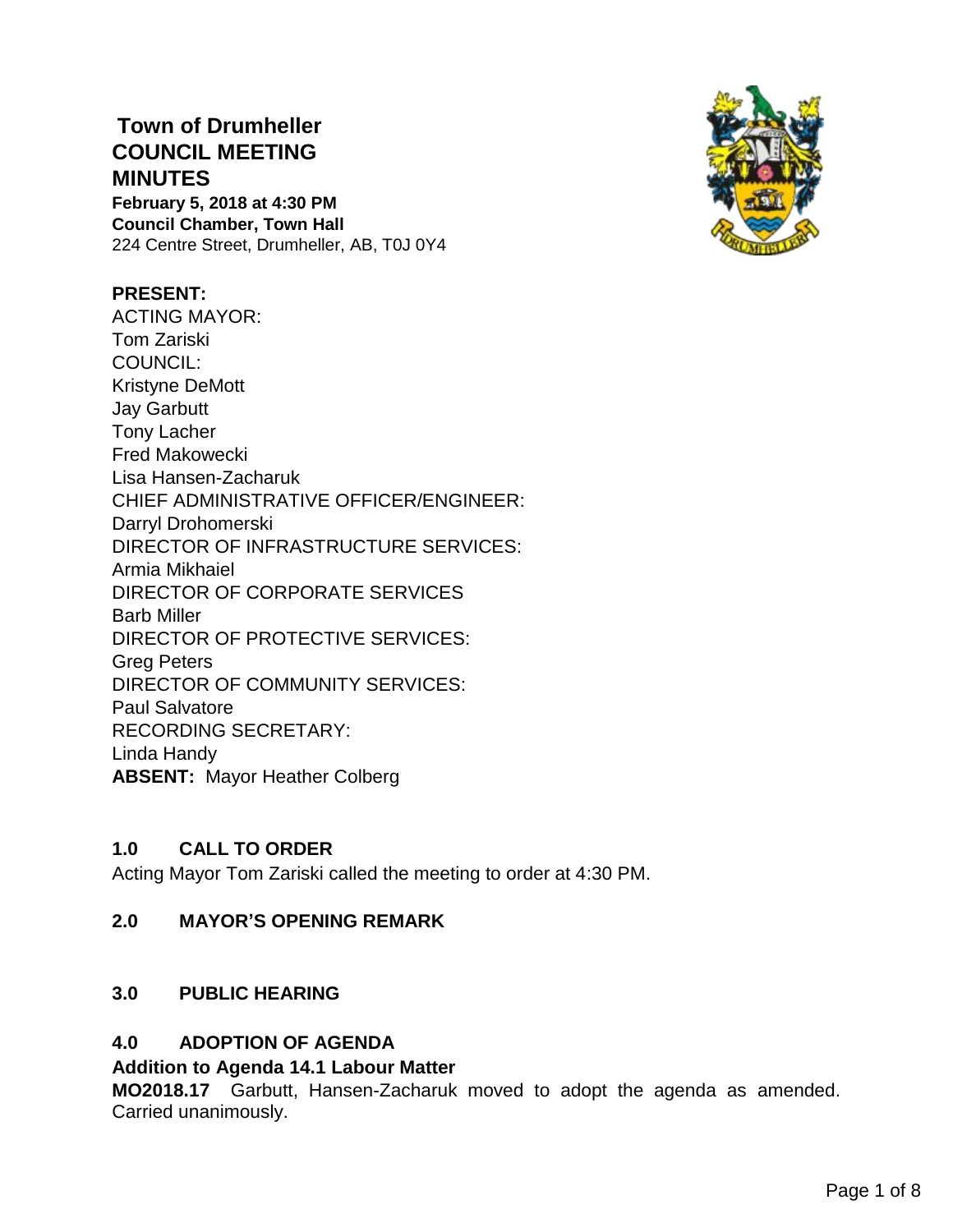# **5.0 MINUTES**

# **5.1. ADOPTION OF REGULAR COUNCIL MEETING MINUTES**

5.1.1 Regular Council Meeting Minutes of January 22, 2018

Councillor J. Garbutt stated that under his report 13.1 Sandstone Manor the word "red" should read "rent supplement".

**MO2018.18** Garbutt, DeMott moved to adopt the Regular Council Meeting Minutes of January 22, 2018 as amended. Carried unanimously.

## **5.2. MINUTES OF MEETING PRESENTED FOR INFORMATION**

Municipal Planning Commission Meeting Minutes of October 26, 2017 Municipal Planning Commission Meeting Minutes of November 30, 2017

## **5.3. BUSINESS ARISING FROM THE MINUTES**

## **6.0 DELEGATIONS**

#### 6.1 Drumheller Curling Club

Lorelei Martin provided background information on the Curling Club Committee's operations to date. Larry Needham - President of the Drumheller Curling Club and members of the Badlands Hellraisers Roller Derby Club were in attendance (as they are partnering with the Curling Club on a new building). She explained that the Club's historical records state that they have been active in the community since 1932; with incorporation as a Society in 1983. She stated that curling brings communities together and the building is more than a recreation facility; it's a meeting place. Some of their established / recent activities include a Juniors Program, Mixed Double Drop-in League with 14 registered teams, and Bantam Events. She further stated that their expenses include utilities, one paid employee, and \$16,000 towards the cost of the ice plant. Part of their fundraising include: casinos, raffles and cleaning bees. A dedicated group of volunteers do repairs and maintenance to the building which is leased from the Town. They have recently replaced a furnace on the ice surface and one inside the building. She stated that they received a grant for some of the furnace expense as well as a grant for the feasibility study for the new building with the rest being raised by the club members.

L. Martin explained that the Roller Derby Club would like to partner on the new building as they are needing space for their activities and both groups see the partnership as a good fit. Robyn Duncalf – Derby Club explained that they are currently using the Ag Society building for practice however they are not able to host local tournaments.

L. Martin advised that GEC Architecture were retained in February 2016 to undertake a feasibility study for the replacement of the existing Drumheller Curling Club with a new facility. The Club and the Town have jointly funded the study. She explained that the site for the new facility was established based upon previous Master Planning work undertaken for the development of the Badlands Recreation Facility. The new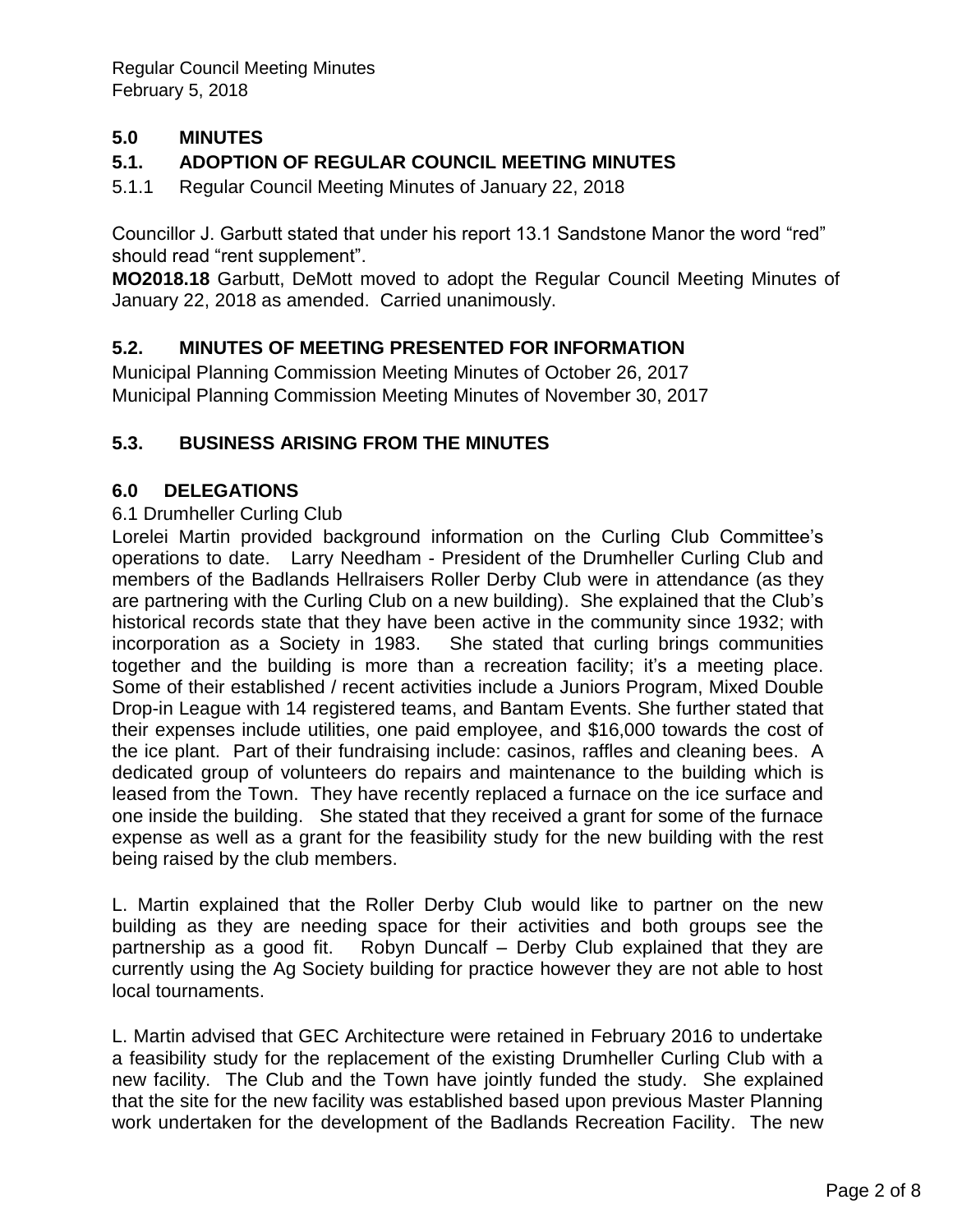curling facility is proposed north of the exiting Drumheller Arena and south of the Red Dee River however a second option would be an east and west location. The majority of their members would like to see a new facility with six (6) sheets of ice. The preferred north and south location would yield more parking however the logistics surrounding the dykes and walking trail need to be discussed. L. Martin presented a design of the proposed new facility with an open area that would accommodate the needs of the Roller Derby Club and have a shared refrigeration system with the arena. The estimated cost of construction would be \$5.7M to \$8.4M with the steel four (4) sheet option at the low end and the wood six (six) sheet option at the high end.

L. Martin explained that the request today includes:

1) a written formal commitment for the land;

2) review of operating costs (ice plant power bills as there have been inabilities in the past to figure out an accurate usage); both the Town and GEC architect have acknowledge that the best strategy would be for the new building to be hooked up to the new ice plant;

3) geotechnical report; need support from Council to cost share; north and south option is close to the river and the geotechnical report will determine if this location is suitable;

4) Town to partner with the Curling Club application to the Building Canada Fund – which should be available for submission in 2018 (4 year cycle grant); three way partnering grant with Federal, Provincial and Municipal; if Town makes a commitment on the land this would be an in-kind contribution that would be included as partner costs.

# Questions from Council:

Councillor L. Hansen-Zacharuk asked what the financial implications would be to move the existing berms. D. Drohomerski stated that the berms will need to be rebuilt in this location regardless. He stated that a geotechnical report was recommended by the GEC architect as the river has moved in that area and the landfill was once located there. He further stated that soil bore holes will need to be drilled not only for the location of the curling rink but also for the rebuild of the dykes; similar work was carried out prior to the construction of the BCF however the drill holes are too far from the site for the curling rink. Councillor L. Hansen Zacharuk asked the dollar commitment from the Town towards the Building Canada Grant application. L. Martin stated that the dollars are not finalized yet; ground work needs to be considered; the value of land assessed as well as any in-kind contributions; and the Club needs a firm commitment on the land and sharing of the ice plant. She further stated that both the Curling Club and Derby Club will fundraise. She explained that the cost for the geotechnical report is estimated to be \$13,000 to \$18,000 and would be a requirement for submission with the grant application. It is anticipated that the work will take six (6) months to complete. She explained that construction would be 14-18 months.

In response to questions from Council, L. Martin explained that the Roller Derby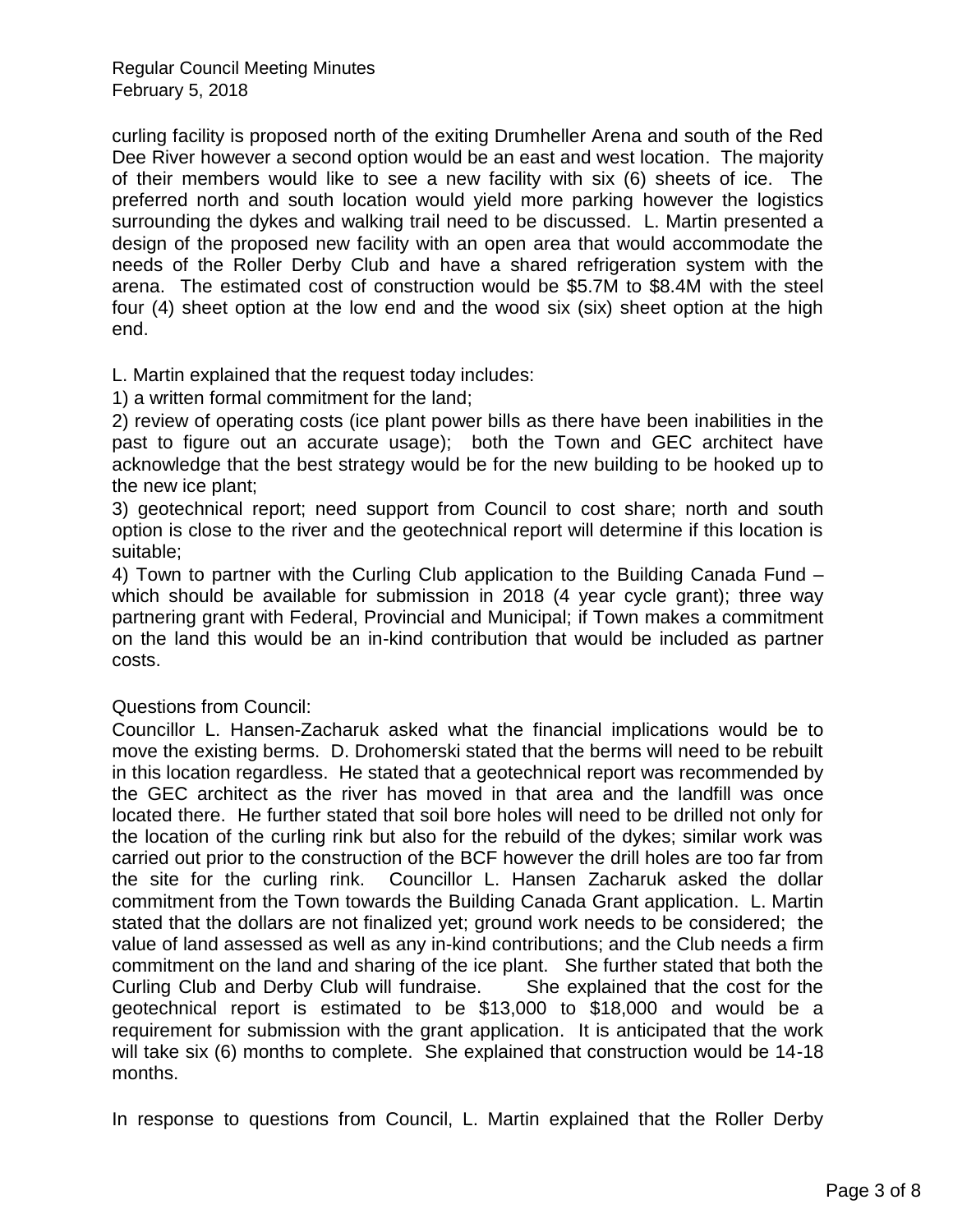needs a surface of 98 x 63 ft.; and the proposed ice surface is 1100 square meters; minimal design changes may need to be made to the building design to accommodate their needs. L. Martin also confirmed that six (6) sheets would attract more tournaments. She also confirmed that the Club has 150 regular members (not including spares and drop-ins) with 100 dedicated volunteers.

Council thanked Lorelei for her presentation.

# **7.0 COMMITTEE OF THE WHOLE RECOMMENDATIONS**

## **8.0 REQUEST FOR DECISION REPORTS**

## **8.1 CAO**

8.1.1 Bylaw 03.18 (RFD – Municipal Government Act Amendments pertaining to appeal timelines and development permit letters of completeness) – first reading

D. Drohomerski presented two changes required under Bill 21 (Modernized Municipal Government Act): 1) notify applicants if their Development Permit application is complete or incomplete within 20 days of the submission; and 2) appeals for a development permit can now be submitted within a "21" day timeframe rather than the previous "14" days. He recommended that Council proceed to first reading to allow for a Public Hearing to be held on March 5<sup>th</sup>.

**MO2018.19** Garbutt, Hansen-Zacharuk moved first reading to Bylaw 03.18. Carried unanimously.

## **8.2 DIRECTOR OF INFRASTRUCTURE SERVICES**

## **8.3 DIRECTOR OF CORPORATE SERVICES**

8.3.1 Bylaw 02.18 being a bylaw to authorize the supplementary assessment for improvements within the Town of Drumheller for the purpose of imposing a tax under Part 10 of the MGA for the 2018 Tax Year – first and second readings

B. Miller presented Bylaw 02.18 which authorizes supplementary assessment for improvements during the taxation year of an improvement. She further explained that in December, the assessor reviews development applications and assesses the development at the point of construction at that time, including machinery and equipment. She recommended that Council proceed with first and second readings of the Bylaw. Councillor J. Garbutt recommended that Council proceed with all three readings of the bylaw as this is an annual bylaw and taxing of supplement assessments has been a long standing practice for the Town.

**MO2018.20** Lacher, Hansen-Zacharuk moved first reading of Bylaw 02.18 as presented. Carried unanimously.

**MO2018.21** DeMott, Makowecki moved second reading of Bylaw 02.18 as presented. Carried unanimously.

**MO2018.22** Garbutt, Hansen-Zacharuk moved no objection to third reading of Bylaw 02.18. Carried unanimously.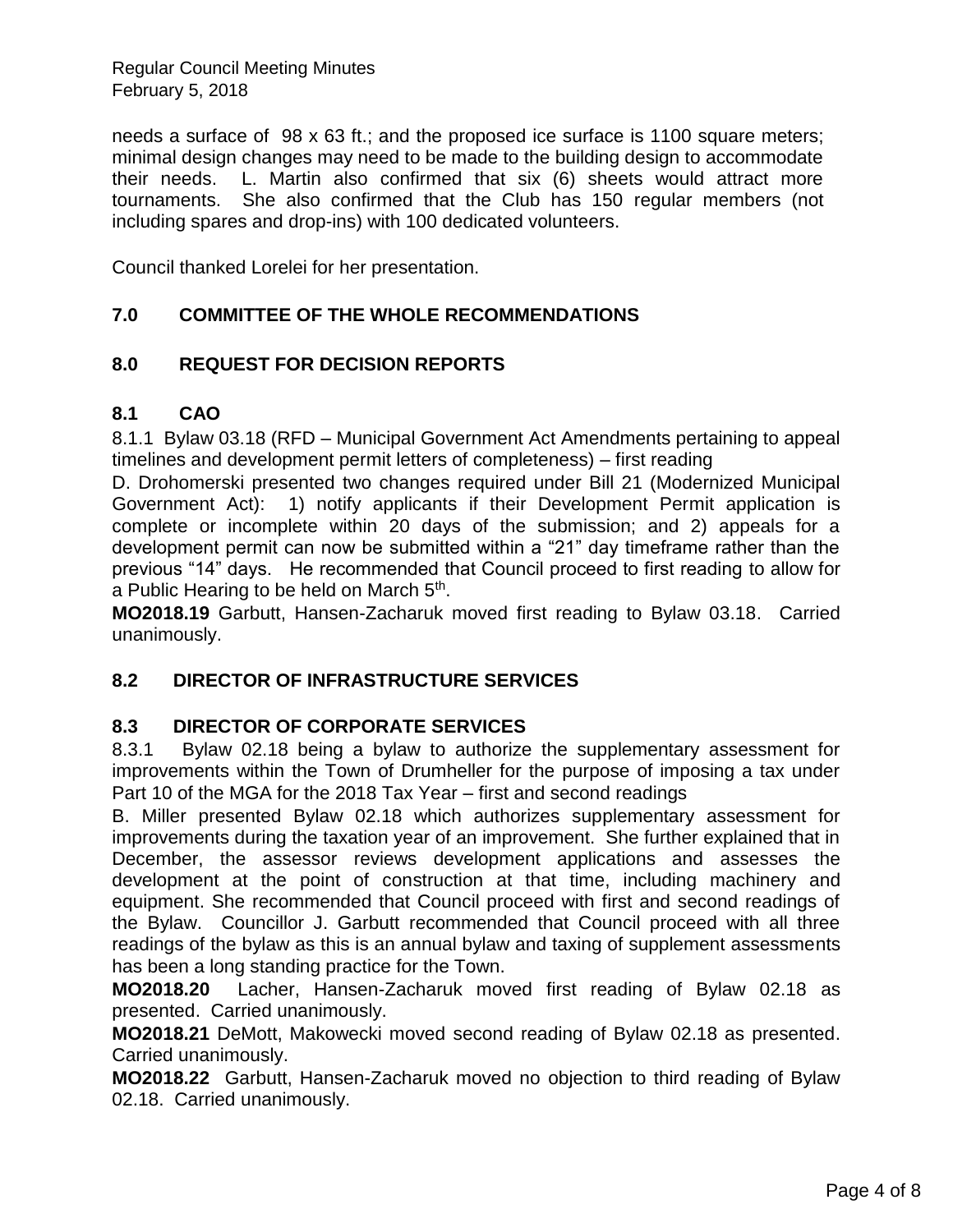**MO2018.23** Garbutt, Hansen-Zacharuk moved third reading of Bylaw 02.18. Carried unanimously.

## 8.3.2 RFD – Bad Debt – Utility Accounts

B. Miller presented outstanding utility account balances deemed uncollectable and recommended that Council approve the write off of five (5) 2016 utility accounts ranging from \$148.40 to \$4,031.03. She explained that Generally Accepted Accounting Principles (GAAP) requires an allowance for bad debt to be recorded at year to reflect probable uncollectable receivables. The allowance for these accounts was recorded as an expense in the financial statements as of December 31, 2017.

**MO2018.24** Garbutt, Hansen-Zacharuk moved to approve the write off of the 2016 utility bad debts in the amount of \$5,059.63 against the allowance for bad debt account.

Councillor J. Garbutt asked if the larger amount results from a commercial operation. B. Miller confirmed yes. Councillor L. Hansen-Zacharuk asked if the Town will continue to pursue collection of these outstanding accounts through a third party. B. Miller confirmed yes.

Vote on motion:

Carried unanimously.

# **8.4. DIRECTOR OF COMMUNITY SERVICES**

8.4.1 Bylaw 01.08 being a bylaw to regulate mobile vending – first reading

P. Salvatore presented the Bylaw 01.08 to regulate mobile vending noting that the bylaw captures Council's direction following a previous discussion at Council's meeting of January 29<sup>th</sup>. He stated that the bylaw is modeled after the Town of Olds and their application process is consistent with the Town's permitting process with a mobile vending fee in place of a development permit fee. He noted Schedule A which sets a \$250 fee for resident business and a \$350 fee for nonresident business per calendar year; and an appeal request fee of \$150.00. Schedule B lists the penalties; and Schedule C is the application for a vending business.

**MO2018.25** Garbutt, Lacher moved first reading on Bylaw 01.18.

Councillor F. Makowecki asked if a distance of 25 meters from commercial retail is a standard distance? P. Salvatore explained that this distance appears in a variety of bylaws and he chose 25 meters as a reasonable distance and it can be adjusted, if Council wished. Councillor Makowecki asked how the Town would deal with free roaming units – what are the locations for a food truck? P. Salvatore explained that the locations would be applied for at the time of the application process and all submissions are reviewed by the Municipal Planning Commission. He further explained that if the location is private land, then permission from the land owner would be required (Schedule D). D. Drohomerski explained that if an applicant wanted 2-3 locations, the applicant would state this on their application. He further explained that if there are several applicants wanting the same location, a lottery for that area could be carried out. Councillor F. Makowecki concluded by stating that he does not see flexibility built into the bylaw.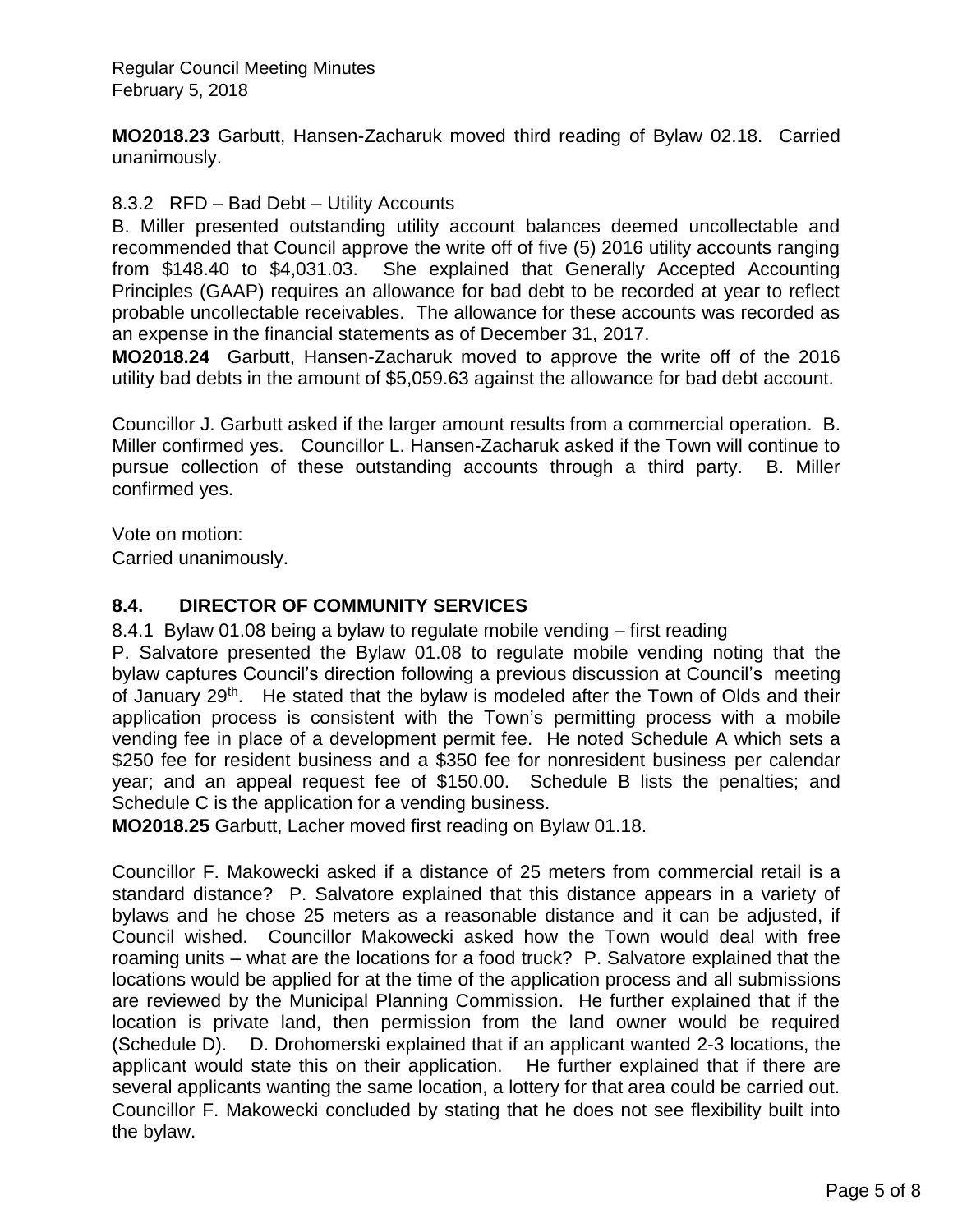Councillor J. Garbutt stated that there are two separate issues and not sure if they can be built into the one bylaw: 1) mobile vendors wanting prime locations and 2) the idea of roaming vendors. Mobile food vendors have a map identifying areas however no map for roaming vendors. He further stated that more clarity in the bylaw is needed to address the two issues.

P. Salvatore explained that Canada Day vendors would operate under a special event permit as well as the market organizers; the fee is \$50.00 per spot. He further explained that the Canada Day fee is waived for those applicants already approved for vendor permits under this bylaw however they would have to follow the requirements for Canada Day which are somewhat different as the rules provide for synergy. Councillor K. DeMott asked for clarification on vendors coming in from Calgary to sell at Drumheller markets. P. Salvatore explained that they would apply under a market organizer and the market organizer would set the fee for their participants and they also regulate the vendors they bring in. He further explained that the Town may ask for a listing of the marketing participants in case of an issue.

It was clarified that Community Futures Youth Program will need a permit but they will not be charged a fee. However, youth fees could be built into the bylaw.

It was clarified that the MPC would address issues such as noise levels for the generators (which is under the Community Standards Bylaw); and set hours of work.

It was clarified that most vendors are only at \$2M coverage however D. Drohomerski explained that new requirements for contractors are at \$5M. Councillor L. Hansen-Zacharuk stated that \$5M coverage would not be affordable for most seasonal vendors.

Councillor T. Lacher agreed with Councillor Makowecki's earlier comments and stated that the bylaw needs more flexibility for year round mobile unit owners. P. Salvatore explained that this type of business would be covered under the home occupation requirements for permitting.

It was clarified that the appeal fee is \$150 with the hearing being set within five days. P. Salvatore explained that the applicant would meet with the Development Officer who would walk them through the process to ensure that the application is ready for the MPC review process. It is at this stage that the applicant would be advised if there are items that may be questioned by the MPC and subsequently may lead to an appeal.

D. Darryl recommended that the vendors have an opportunity to provide their comments on the bylaw.

**MO2018.26** Makowecki, Hansen-Zacharuk moved to table MO2018.25 until the next Council meeting. Carried unanimously.

8.4.2 RFD - Community Donation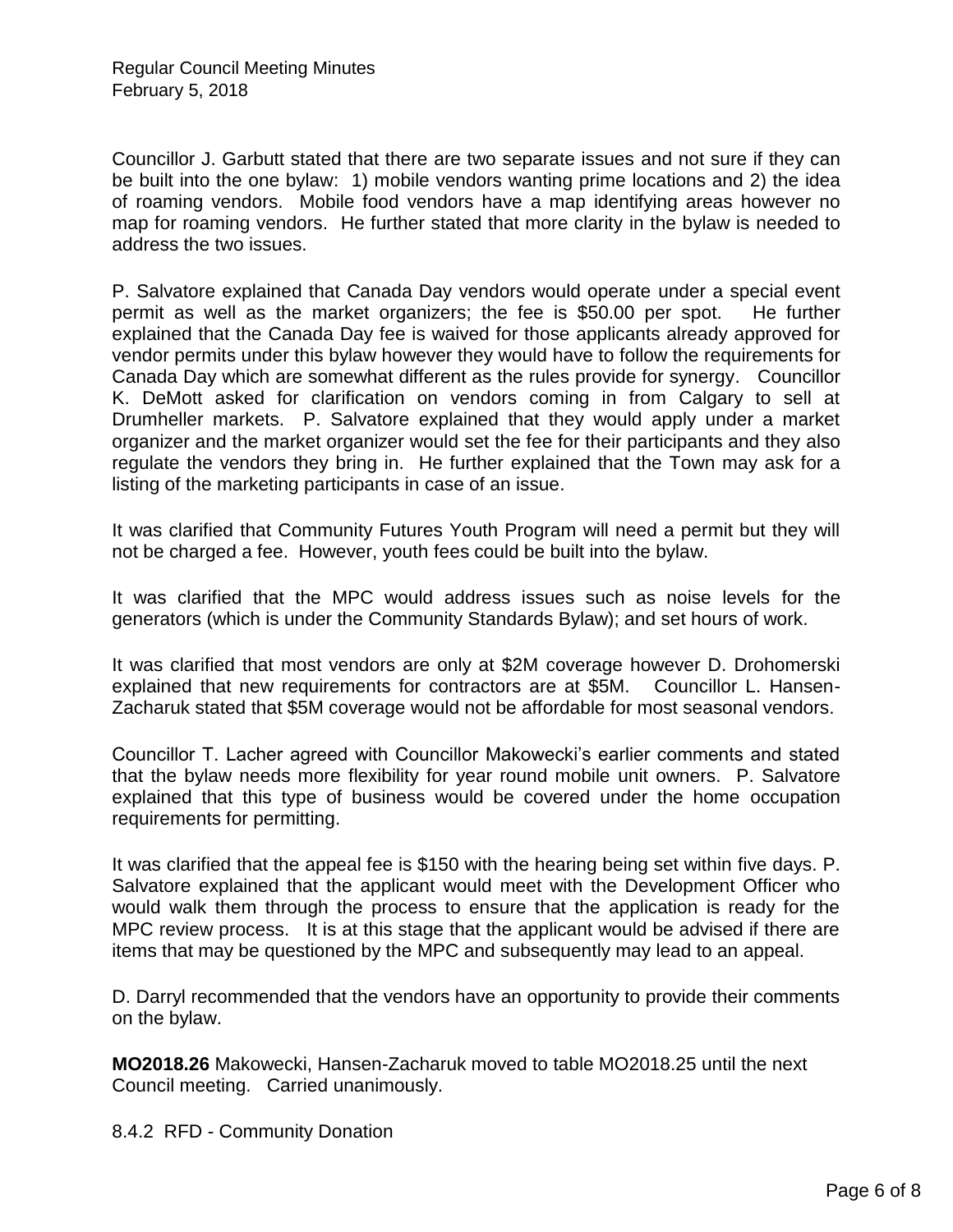P. Salvatore advised that further to an individual who wished to remain anonymous, and presentation to Council on January  $15<sup>th</sup>$  regarding their donation to the community, Administration recommends that the donation be accepted by means of selling 1000 multi-facility drop-in passes at the cost of \$2.00 per pass with an expiry date of August 31, 2018.

**MO2018.27** Garbutt, Hansen-Zacharuk moved to accept the anonymous donation up to 1000 multi-facility passes at \$2.00 per pass with an expiry date of August 31, 2018; and further that Administration and the Donor work together annually to ensure the success of the gift.

In response to a question from Council on the reason for an expiry date, D. Drohomerski explained that the Donor wanted an expiry date to track the usage with a limited time offer which coincides with the school year. As well, the passes will be tracked through color coding and a numbering system. He further explained that this first go around is a trial procedure and if this process is not successful, the logistics will be revisited next year with Town Administration and the Donor.

Vote on Motion: Carried unanimously.

Acting Mayor T. Zariski, on behalf of Council, thanked the Donor for their gift to the community.

# **8.5 DIRECTOR OF PROTECTIVE SERVICES**

# **9.0 PRESENTATION OF QUARTERLY REPORTS BY ADMINISTRATION**

## **10.0 PUBLIC HEARING DECISIONS**

10.1 Bylaw 13.17 being a bylaw to amend the Land Use Bylaw by redesignating Plan 3099 AD Block 24 Lots 39 and 40 Plan 1712437 Block 24 Lots 39 and 40 from CB (Central Commercial) District to DT (Downtown Transition) District – second and third readings as amended

D. Drohomerski advised that Bylaw 13.17 received first reading at Council's meeting of December 11, 2017 and a Public Hearing was held on January 22<sup>nd</sup>.

**MO2018.28** Garbutt, DeMott moved second reading of Bylaw 13.17.

Councillor T. Lacher abstained from voting due to his absence at the Public Hearing held on January 22<sup>nd</sup>.

Carried.

**MO2018.29** Hansen-Zacharuk, Makowecki moved third reading of Bylaw 13.17.

Councillor J. Garbutt asked if this rezoning would create spot zoning in the downtown core. P. Salvatore explained that the CB (Central Commercial) and DT (Downtown Transitional) districts have compatible uses.